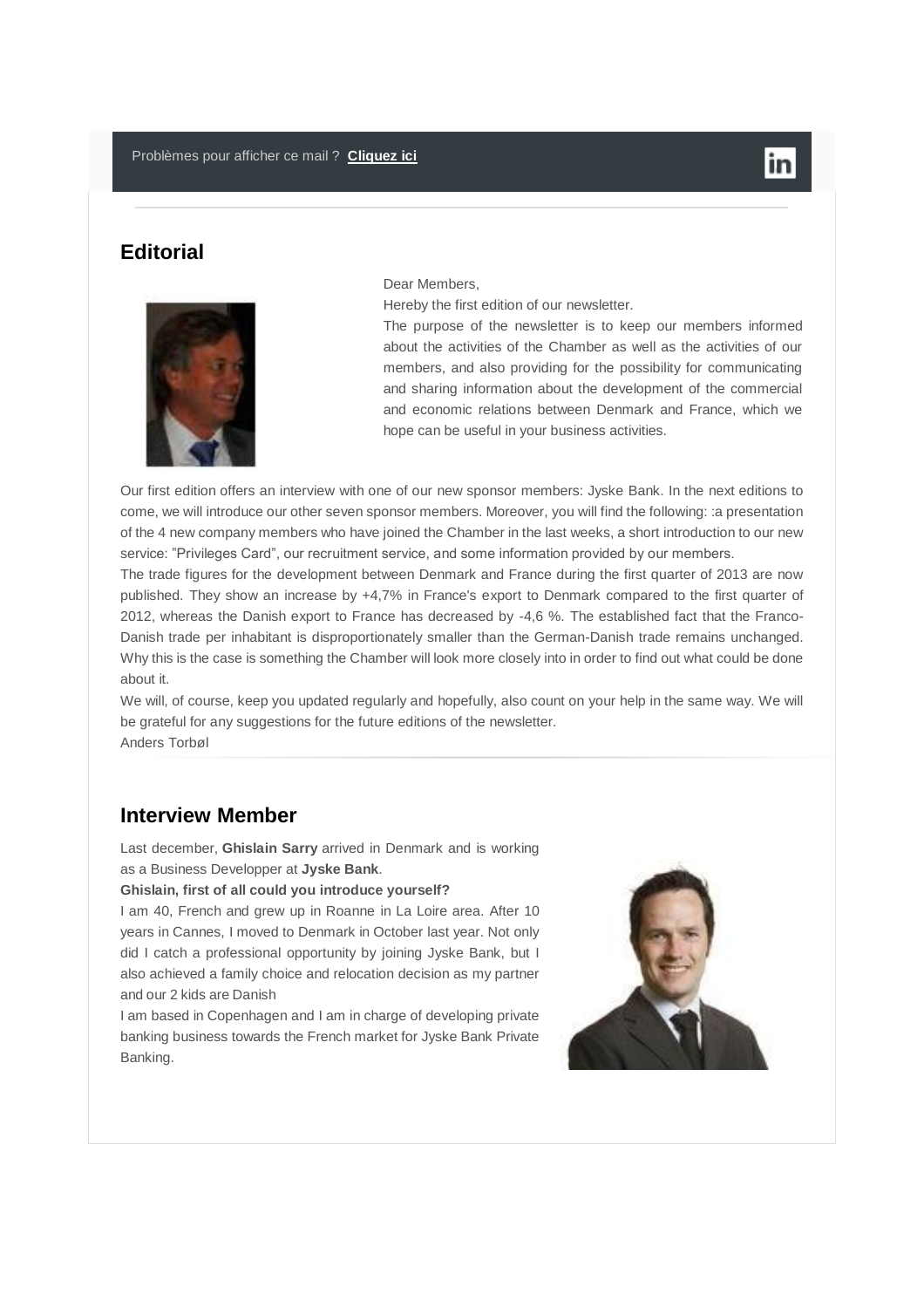#### **Some of our members are not really familiar with Jyske Bank, so you could tell us more about your bank?**

Jyske Bank has become the second largest Danish bank : 3690 employees, 106 branches in Denmark, but also has international offices in Zurich, Gibraltar, Hamburg, Cannes and Weert in the Nederlands. In Denmark, the bank offers a full range of banking services including retail, commercial and private banking activities. Locally, for example, there are branches in Frederiksberg, in Hellerup or on Vesterbrogade in Copenhagen.

Outside Denmark, the focus is clearly on private banking and Jyske Bank offers cross-border wealth management solutions dedicated to its international customers according to their family, professional, private and assets situations.

Our 20,000 private banking customers are based in 135 countries. Here in Copenhagen, our advisers are French, English, German (a dedicated desk), Danish, Scottish and they speak our clients ´language.

**Could your hiring in Jyske Bank indicate that Jyske Bank is planning to expand to the french market?** Jyske Bank has been operating in France for almost 10 years. Our Cannes office will celebrate its 10 candles later this vear.

We offer investment advice and wealth management solutions to international clients (not only French, but also for example English on the French Riviera or German in Paris).

Two examples : expats and entrepreneurs

- A French executive working for a US company in Germany gets a promotion to the english subsidiary in London. Eventually he might also be appointed back to France since the group he works for is an international player. On each move, this client needs specific advice, not only on the investment of his savings, but also on the protection and transfer of his assets. Thanks to our cross-border approach, our wealth managers are able to help and advise those clients on their mobility and projects; and this together with the customers´other advisers such as lawyers, accountant, notaries...

- A French entrepreneur has generated some benefits from his business and wish to diversify his income by investing those gains in an active way : Jyske Bank Private Banking offers invest loan solutions to finance various projects (real estate, corporate, others..). Most active investors are also offered the possibility to boost the income of their savings with some leverage options, provided it is in line with their risk profile and goals.

**What does Jyske Bank expect from the Chamber of Commerce?**

The Chamber of Commerce is at the core of Danish-French relationships. Given Jyske Bank targets (expats and entrepreneurs), I see our relations with the Chamber as a partnership based on trust, entrepreneurship, services and sharing of opportunities and networks.

As the Chamber does, Jyske Bank makes a point in supporting business streams between Denmark and France. Our services and solutions match the needs not only of French expats in Denmark, but also company owners in France, looking to invest in Denmark.

More globally, the Chamber of Commerce facilitates mobility and integration; Jyske Bank would like to be an active player in backing this initiative : what we offer is a personalized contact to any member of the Danish-French Chamber of Commerce.

**And finally, you still have a fresh impression of Denmark as you have only been here for a couple of months, but have you ever experienced important cross cultural differences or similarities between Denmark and France?**

I would like to stress 2 examples :

Professional relationships are not as formal in Denmark, communication is often more transparent, more straightforward, and seems simpler than in France which makes it easier to make decisions in an efficient way. Hierarchy borders are not so strong and individual initiatives are strongly supported. The other one I am thinking of has to do more with everyday life : how much the Danes love and use their bikes.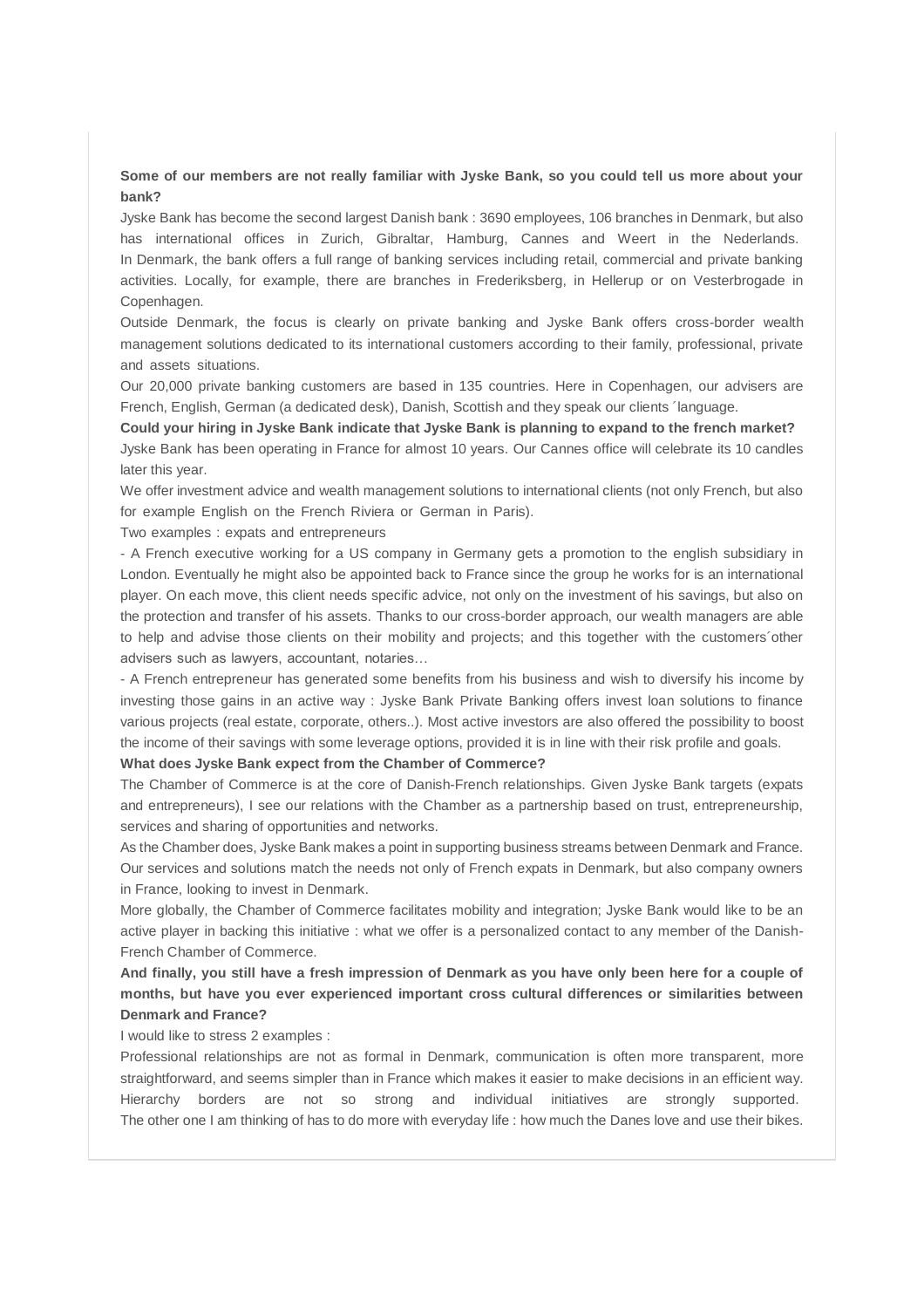Hundreds, thousands of bikes commute in and around Copenhagen every day. No matter if it rains, blows or snows ! It is quite impressive to witness bikes outnumbering cars ! Even the Prime Minister here goes to work cycling !

# **New Company Members**



Cabinet GODDET & Associés (CGA) is a firm of chartered accountants and auditors established in Paris since 1986. Our know-how and competent staff allowed our firm to acquire a foreign clientele wishing to set up in France. Our competences and skills are numerous and vary from accounting to audit. CGA supports the French subsidiaries of foreign companies in the following fields:

- Legal : Setting up a company, choosing the right legal form

- Accounting : Bookkeeping or accounting control, setting up of balance sheets

- Taxation : Handling of all tax obligations and tax optimizations

- Social legislation: Drafting of employment contracts. Issuing of pay slips, social security declarations (for subsidiaries and foreign companies not established in France, having an employee in France)

# consider it done

French – Danish collaboration made effortless!

Cirque, founded in 1999, offers unified communications solutions to European corporations including IP/SIP, landline and mobile phone services, internet, data communications and collaboration. As the only telecom operator with local presences in Copenhagen & Paris, we tailormake communication solution for Danish & French businesses. Benefit from coordinated cross border account management, the most innovative cloud telephony solutions and free landline communication between France & Denmark.

For more information please contact:

- [Christian Normann](mailto:cn@cirque.net) (Cirque France)

- [Lars Lisander](mailto:lli@cirque.dk) (Cirque Denmark)

or go to [www.cirque.net](http://www.cirque.net/)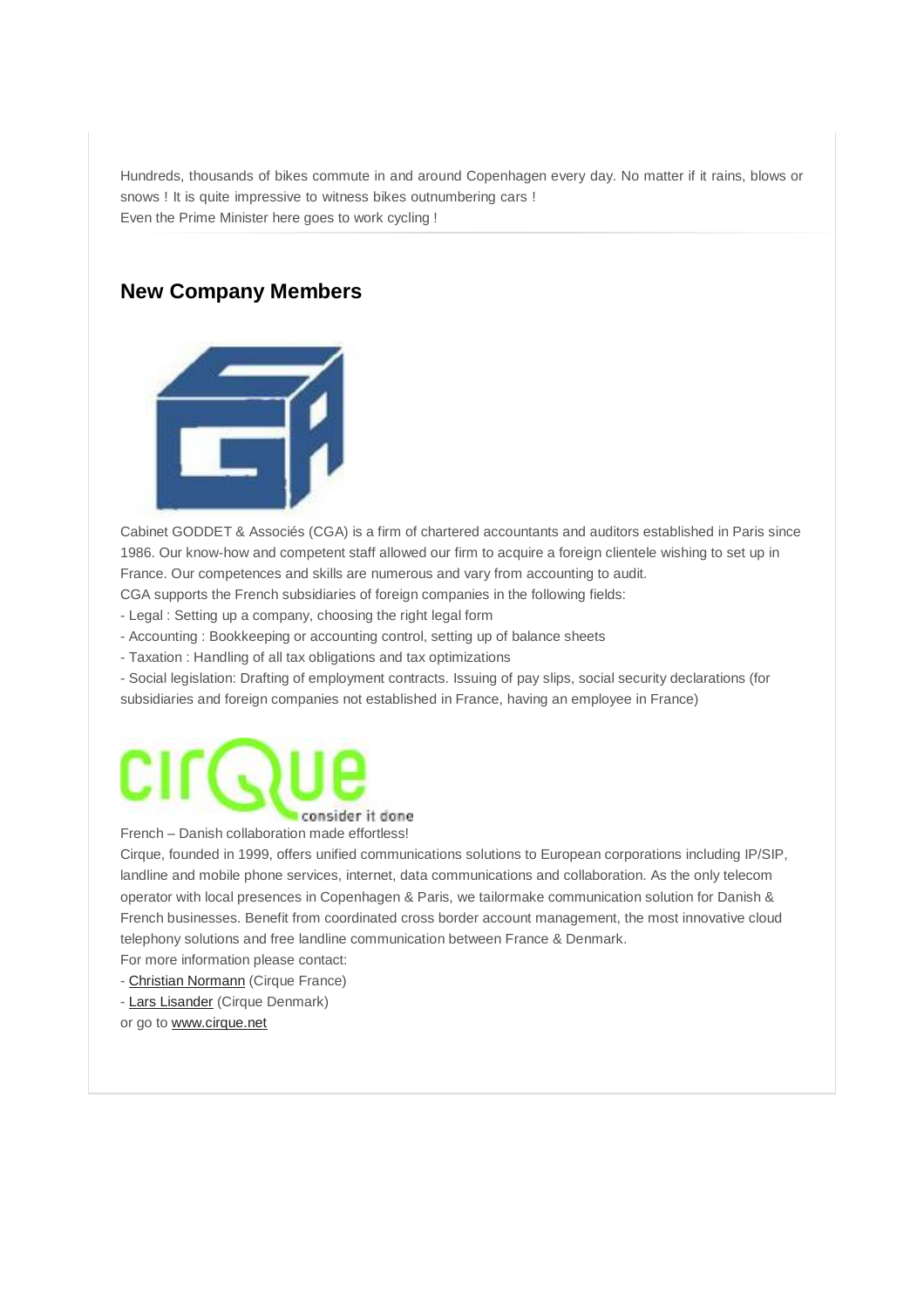

SKOV is industry leader on the international market for climate control and production monitoring of animal production. We develop, produce and market systems and components for ventilation systems, livestock house air cleaning and production control. SKOV is active all over the world and started in 2012 a new farm every hour 24/24 hours 365 days. SKOV works mainly inside the pig and poultry segment and supply climate solutions which ensure optimal conditions for animals and humans. SKOV has high focus on animal welfare as well as reduction of energy costs of more than 50%

In France SKOV has seen an important increase in sales during the last years and we have high expectations for the French market, where a SKOV office was created in 2011.



#### **GRANDS PROJETS**

VINCI Construction GP, heir of old enterprises, designs and builds major civil engineering works (bridges, tunnels, tanks of liquefied natural gas, road- and rail infrastructure, etc.) and buildings (high-rise buildings, hotels, industrial department equipment, nuclear sites, etc.). The organization's high level of expertise, engineering and project management capacity is associated with a reactive organization and political partnerships with local businesses, allowing them to implement global and modular solutions. These solutions meet the diverse needs of public and private building owners, from the technical assistance to the realization of turnkey project or maintenance of existing constructions. VINCI Construction has been present in Scandinavia since the 1970s. In Denmark, the organization has created the following constructions: Bridge Sallingsund, the bridges of Farø, the West viaduct, the Storebælt tunnel and the Øresund tunnel. VINCI Construction GP belongs to the VINCI group which is also present in Denmark through GRANIOU, its telecommunications branch, which is a subsidiary of VINCI Energies.

## **News about our Company Members**



**Apéritif à la française** is an integrated promotional activity organized by Sopexa to boost visibility for French brands and products internationally. It will take place in 10 countries around the world including **at Torvehallerne in Copenhagen**, where you will be able to experience a **real French market the 14th & 15th of June**. Come and taste a bit of France.

[See more information from this event here.](http://www.dansk-fransk.dk/index.php?id=8630)



Direct flights from Copenhagen to Marseille three times a week!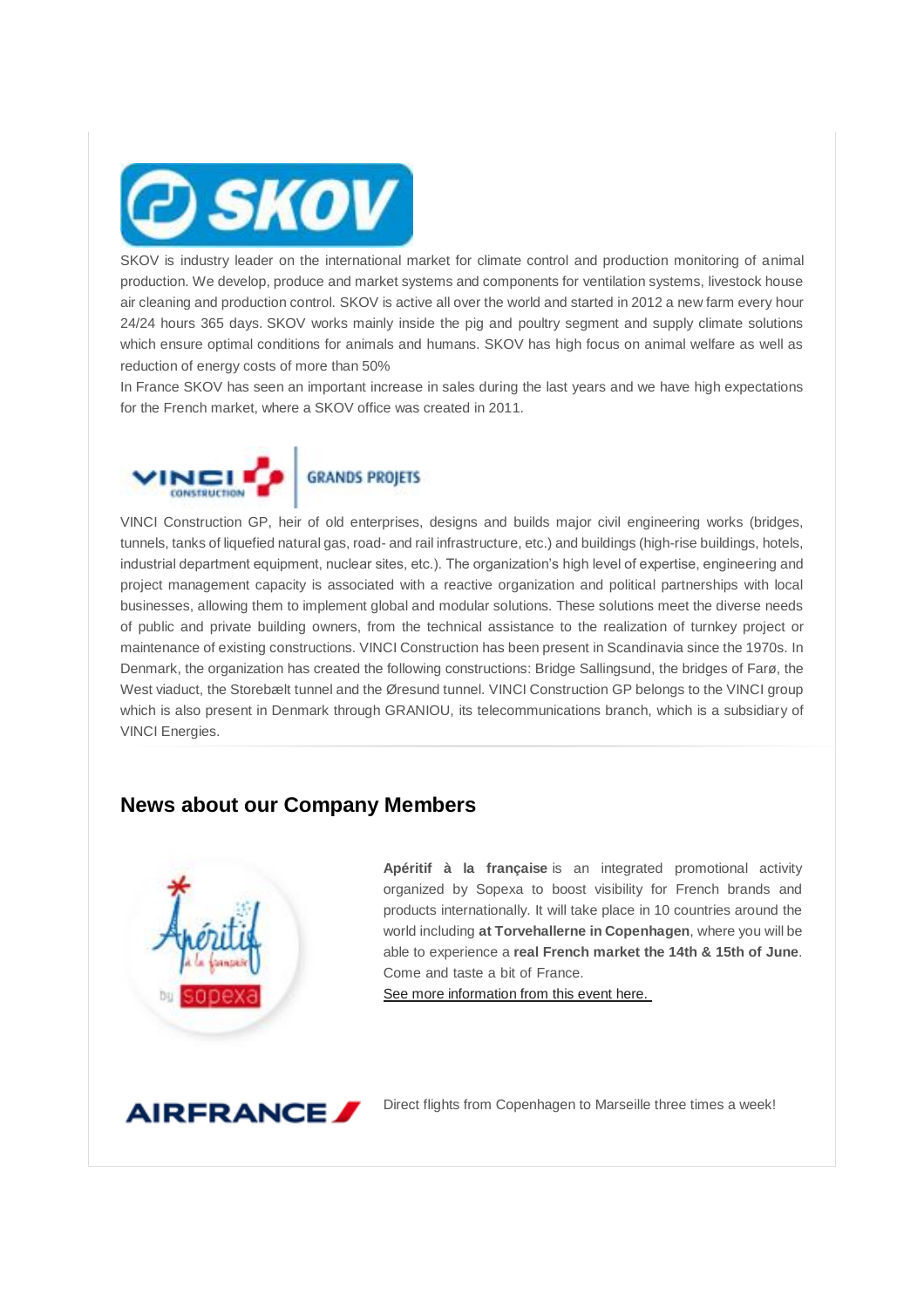**Air France** operates direct flights between Copenhagen and Marseille three times a week: Monday, Saturday and Sunday. Learn more.

## **Information from our members**

**New regulation about preliminary injunctions according to Danish law as per 1st of July 2013 Existing legislation**

According to the existing Danish legislation, the bailiff's court has the competence to impose an injunction on a private person, a company or a public authority restraining that party from continuing actions which are violating the claimant's rights. [Learn more.](http://www.dansk-fransk.dk/index.php?id=8629)

# **Diverse**

A Company Member of the Chamber is having an employee expatriated from France to Denmark, and they are therefore looking for a rental (preferably furnished) on Frederisberg. More specifically, a 5 room apartment from August. [Contact.](mailto:sebastien.bliaut@vinci-construction.com)

### **Next events**

**Saturday, June 8 2013,** 10:00 a.m. to 5:00 p.m.. Family trip to Selso Castle and the medieval church of Skibby Learn more.

**In mid-June** the Chamber of Commerce will, in collaboration with the Linkedin Group "Connexion Francaise au Danemark", organize **an after-work** in a French bar/restaurant in Copenhagen. Stay connected for the specific date and place.